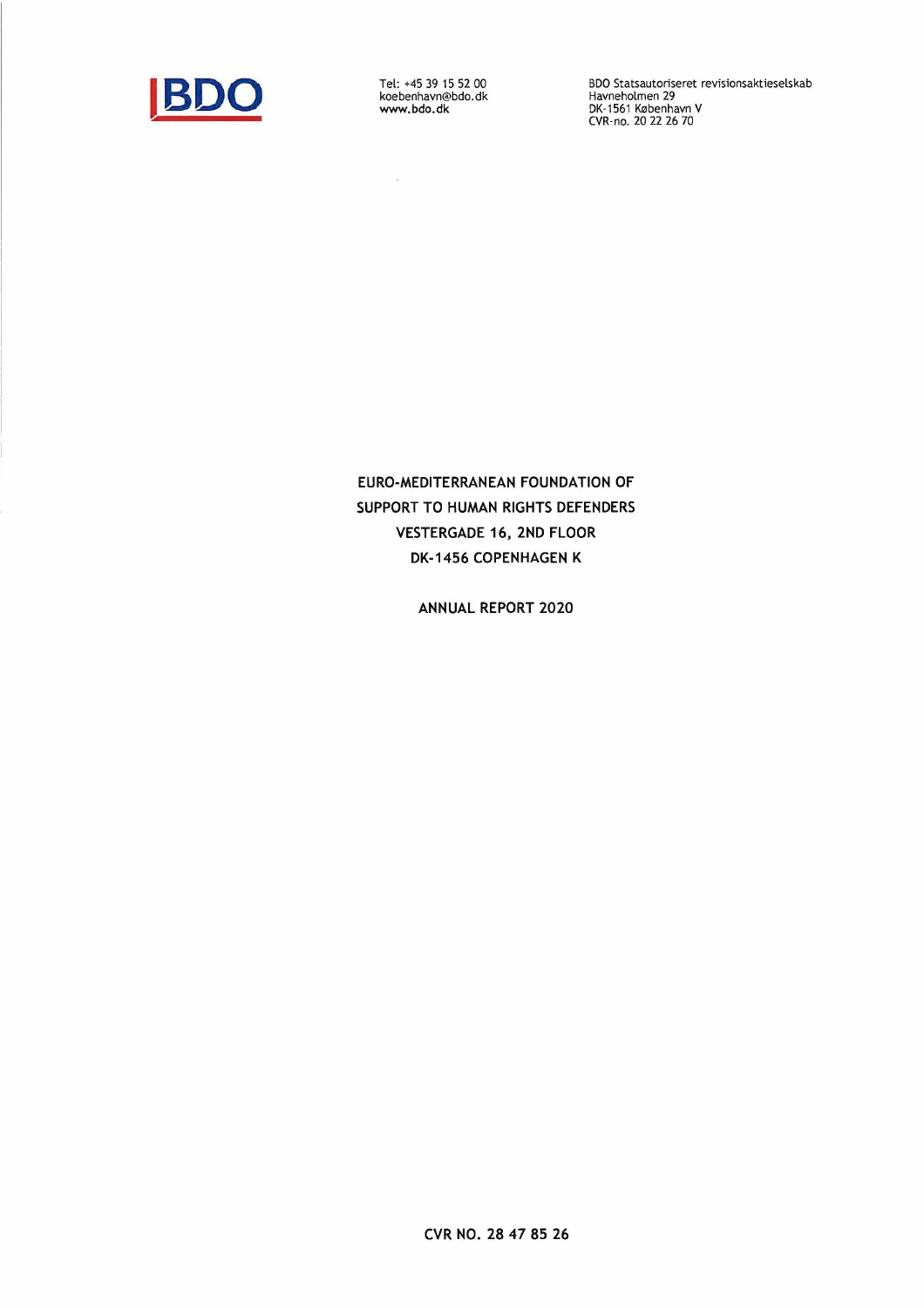

## **CONTENTS**

|                                                        | Page           |
|--------------------------------------------------------|----------------|
| <b>Foundation details</b>                              |                |
|                                                        | 3              |
| <b>Statement and Report</b>                            |                |
| Statement by Board and Management on the annual report | 4              |
|                                                        | $5 - 6$        |
| <b>Management Commentary</b>                           |                |
|                                                        | $\overline{7}$ |
| Financial Statements 1 January - 31 December           |                |
|                                                        | $8-9$          |
|                                                        | 10             |
|                                                        | $11 - 13$      |
|                                                        | $14 - 15$      |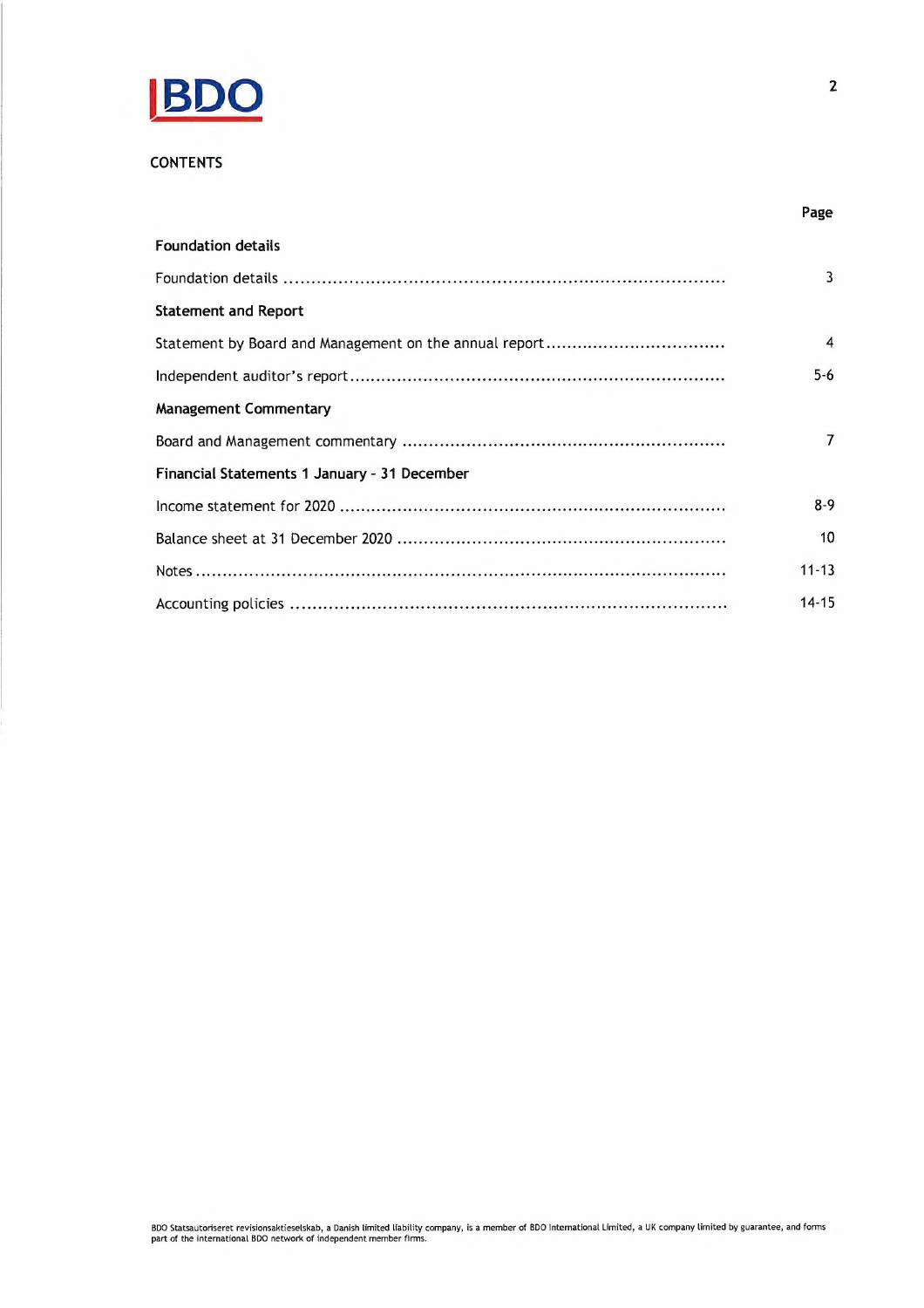

### **FOUNDATION DETAILS**

**Foundation** Euro-Mediterranean Foundation of Support to Human Rights Defenders Laro *mediterrandan'i Ga*<br>Vestergade 16, 2<sup>nd</sup> floor DK-1456 Copenhagen <sup>K</sup>

> Central Business Registration No: <sup>28</sup> <sup>47</sup> <sup>85</sup> <sup>26</sup> Registered in: Copenhagen Established: <sup>26</sup> November <sup>2004</sup>

Phone:+4532641726 Fax: +45 32 64 17 02 Internet: www.emhrf.org

- **Board** Driss El Yazami, President Christine Martha Merkel, Vice-President Kamel Jendoubi, Treasurer Hanny Megally Lynn Welchman Bahey Eldin Hassan Khémaïs Chammari Leila Rhiwi Bassma Kodmani Souhayr Belhassen Marc Schade-Poulsen Habib Nassar
- **Management** Anne-Sophie Schaeffer, Programme Director Raffaele Timpano, Finance Director
- **Auditor** BDO Statsautoriseret revisionsaktieselskab Havneholmen <sup>29</sup> DK-1561 Copenhagen **V**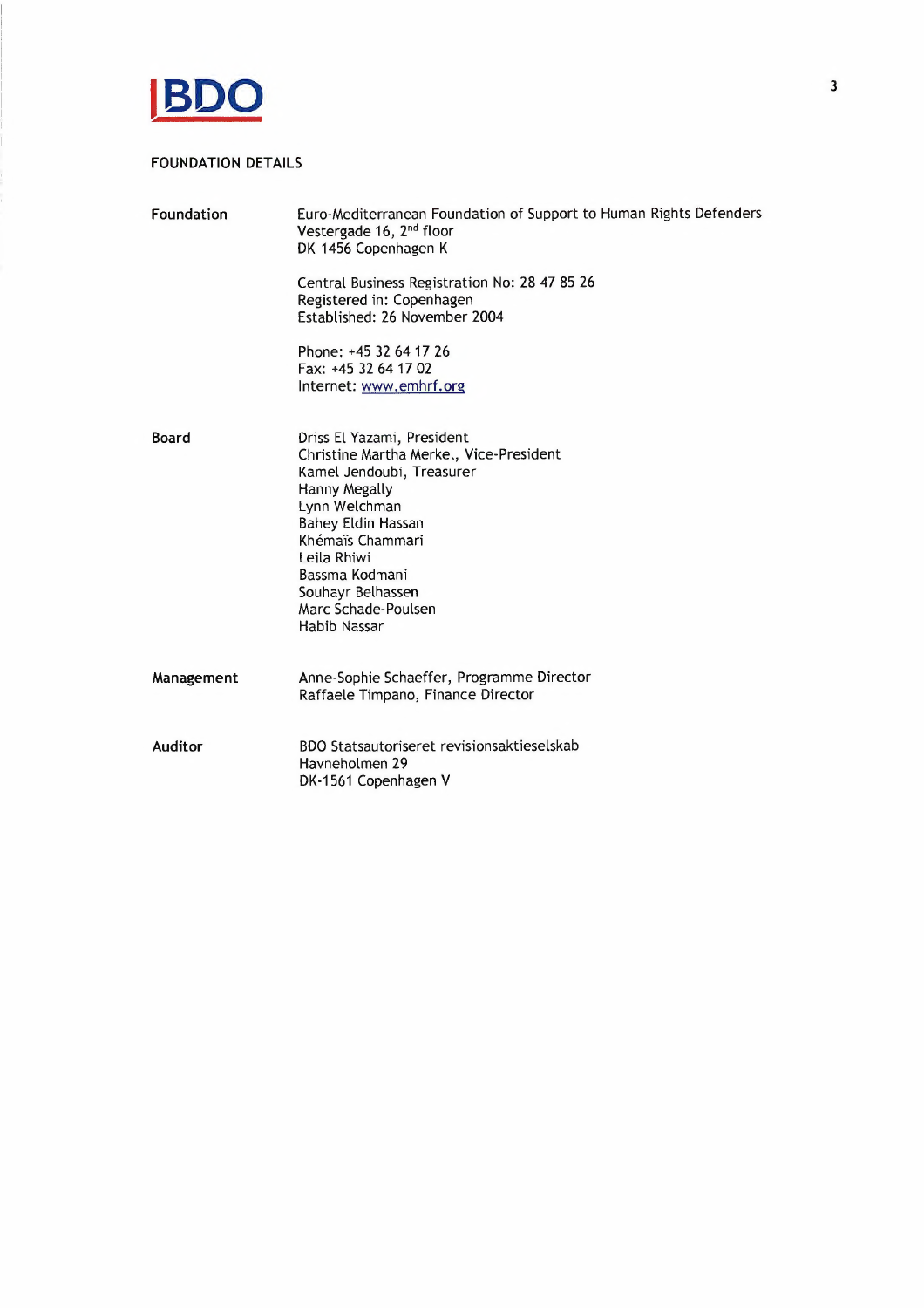

### **STATEMENT BY BOARD AND MANAGEMENT ON THE ANNUAL REPORT**

The Board and the Management have today considered and approved the Annual Report of Euro-Mediterranean Foundation of Support to Human Rights Defenders for the period <sup>1</sup> January to <sup>31</sup> December 2020.

The Annual Report is presented in accordance with the Danish Act on Foundations and Certain Associations including the provisions on generally accepted accounting principles.

In our opinion, the Annual Report give <sup>a</sup> true and fair view of the Foundation's financial position at <sup>31</sup> December 2020 and of the results of its operations for the period <sup>1</sup> January to <sup>31</sup> December 2020.

We believe that the management commentary contains <sup>a</sup> fair review of the affairs and conditions referred to therein.

Copenhagen, on 7 May 2021

Management:

Anne-Sophie Schaeffer Programme Director

 $\frac{1}{\sqrt{2\pi}}$ **Raffaele** Timpano

Finance Director

Board:

woli M Merry

Driss El Yazami President

Christine Martha Merkel Vice-President

Kamel Jendoubi Treasurer

Bahyel

Hanny Megally . -<sup>I</sup> ----.:::\_. *J*

Habib Nassar

Bassma Kodmani

Souhayr Belhassen

 $Lynn~Welchman~\n $\sqrt{1 + \frac{1}{2} \left(1 + \frac{1}{2} \left(1 + \frac{1}{2} \right)\right)}$$ 

Lynn Welchman<br>Alexandre Chammari<br>Khémaïs Chammari

Bahey El Din Hassan *¿~* Leila Rhiwi Max Sched Pu

Marc Schade-Poulsen

*.Y,*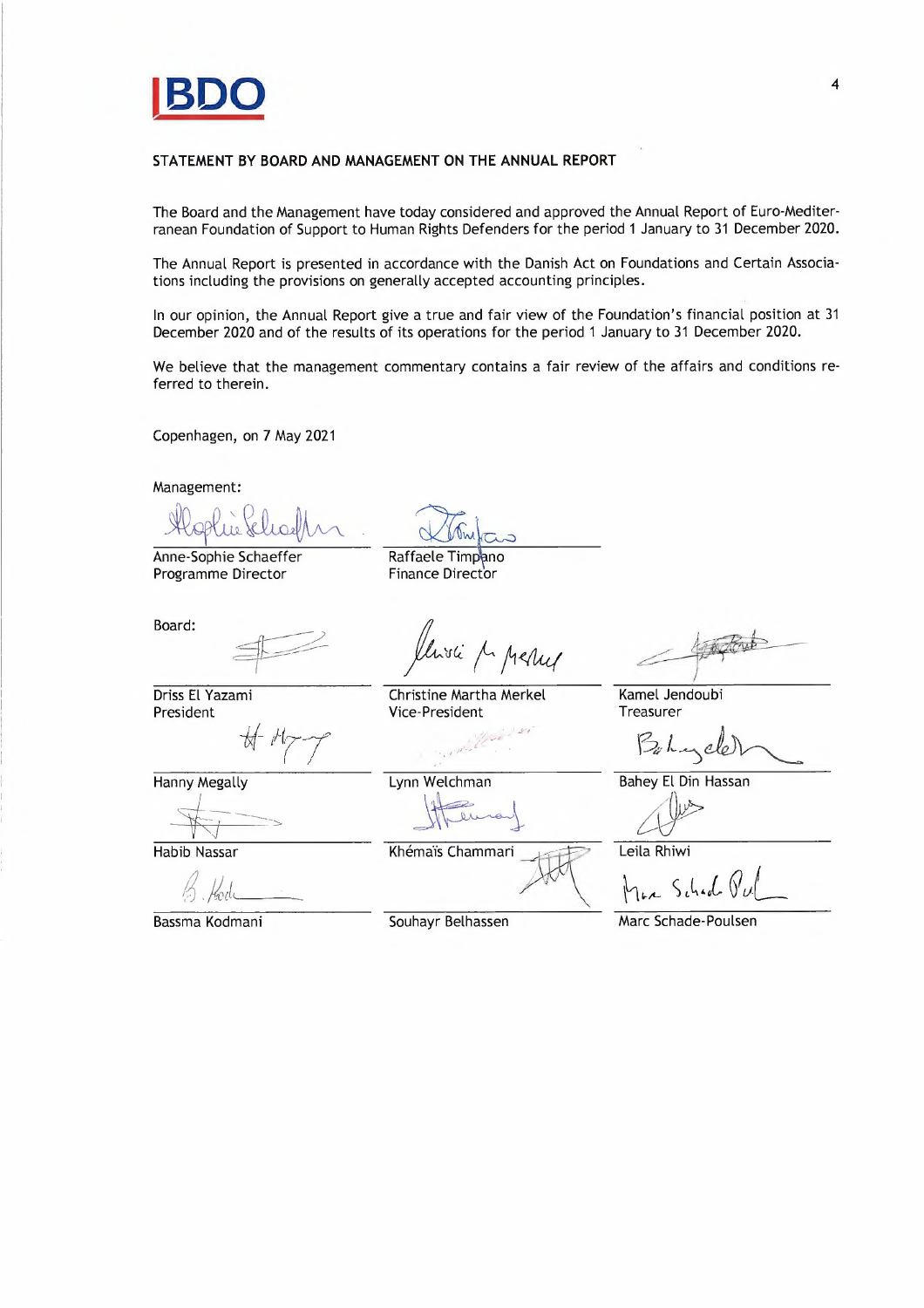

### **INDEPENDENT AUDITOR'S REPORT**

### **To the Board of the Euro-Mediterranean Foundation of Support to Human Rights Defenders**

### **Opinion**

We have audited the financial statements of the Euro-Mediterranean Foundation of Support to Human Rights Defenders for the financial year 01.01.2020 - 31.12.2020, which comprise the accounting policies, income statement, balance sheet and notes. The financial statements are prepared in accordance with the Danish Act on Foundations and Certain Associations including the provisions on generally accepted accounting principles. In our opinion, the financial statements give <sup>a</sup> true and fair view of the Foundation's financial position at 31.12.2020 and of the results of its operations for the financial year 01.01 .2020- 31.12.2020 in accordance with the Danish Act on Foundations and Certain Associations including the provisions on generally accepted accounting principles.

### **Basis for opinion**

We conducted our audit in accordance with International Standards on Auditing and additional requirements applicable in Denmark. Our responsibilities under those standards and requirements are further described in the *Auditor's responsibilities for the audit of the financial statements* section of this auditor's report. We are independent of the Foundation in accordance with the International Ethics Standards Board for Accountants' Code of Ethics for Professional Accountants (IESBA Code) and the additional requirements applicable in Denmark, and we have fulfilled our other ethical responsibilities in accordance with these requirements. We believe that the audit evidence we have obtained is sufficient and appropriate to provide <sup>a</sup> basis for our opinion.

### **The Board and Management's responsibilities for the financial statements**

The Board and Management is responsible for the preparation of financial statements that give <sup>a</sup> true and fair view in accordance with the Danish Act on Foundations and Certain Associations including the provisions on generally accepted accounting principles, and for such internal control as the Board and Management determines is necessary to enable the preparation of financial statements that are free from material misstatement, whether due to fraud or error.

In preparing the financial statements, the Board and Management is responsible for assessing the Foundation's ability to continue as <sup>a</sup> going concern, for disclosing, as applicable, matters related to going concern, and for using the going concern basis of accounting in preparing the financial statements unless the Board and Management either intends to liquidate the Foundation or to cease operations, or has no realistic alternative but to do so.

### **Auditor's responsibilities for the audit of the financial statements**

Our objectives are to obtain reasonable assurance about whether the financial statements as <sup>a</sup> whole are free from material misstatement, whether due to fraud or error, and to issue an auditor's report that includes our opinion. Reasonable assurance is <sup>a</sup> high level of assurance, but is not <sup>a</sup> guarantee that an audit conducted in accordance with ISAs and the additional requirements applicable in Denmark will always detect <sup>a</sup> material misstatement when it exists. Misstatements can arise from fraud or error and are considered material if, individually or in the aggregate, they could reasonably be expected to influence the economic decisions of users taken on the basis of these financial statements.

As part of an audit in accordance with ISAs and the additional requirements applicable in Denmark, we exercise professional judgement and maintain professional scepticism throughout the audit. We also:

- Identify and assess the risks of material misstatement of the financial statements, whether due to fraud or error, design and perform audit procedures responsive to those risks, and obtain audit evidence that is sufficient and appropriate to provide <sup>a</sup> basis for our opinion. The risk of not detecting <sup>a</sup> material misstatement resulting from fraud is higher than for one resulting from error as fraud may involve collusion, forgery, intentional omissions, misrepresentations, or the override of internal control.
- Obtain an understanding of internal control relevant to the audit in order to design audit procedures that are appropriate in the circumstances, but not for the purpose of expressing an opinion on the effectiveness of the Foundation's internal control.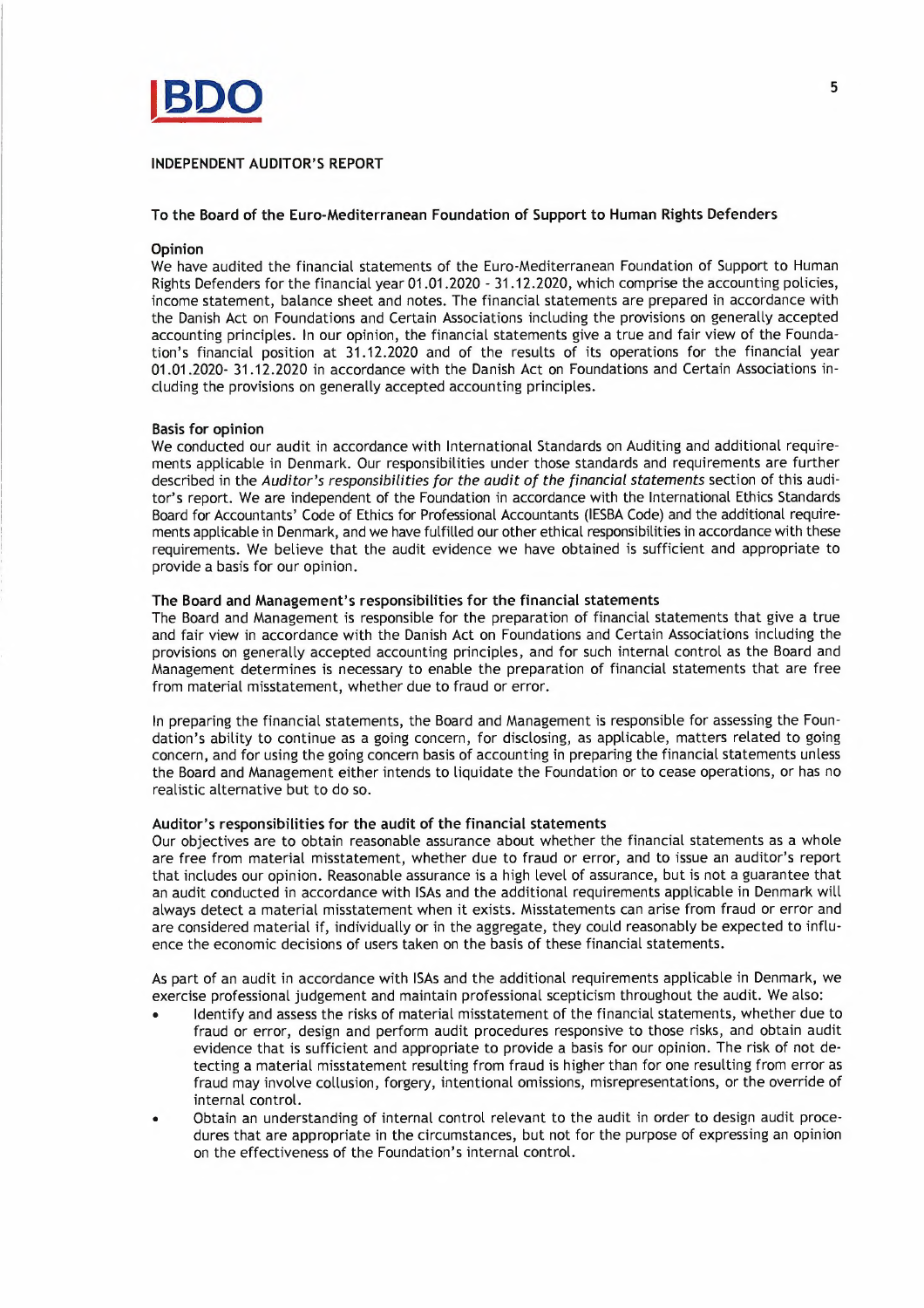

### **INDEPENDENT AUDITOR'S REPORT**

- Evaluate the appropriateness of accounting policies used and the reasonableness of accounting estimates and related disclosures made by the Board and Management.
- Conclude on the appropriateness of the Board and Management's use of the going concern basis of accounting in preparing the financial statements and, based on the audit evidence obtained, whether <sup>a</sup> material uncertainty exists related to events and conditions that may cast significant doubt on the Foundation's ability to continue as <sup>a</sup> going concern. If we conclude that <sup>a</sup> material uncertainty exists, we are required to draw attention in our auditor's report to the related disclosures in the financial statements or, if such disclosures are inadequate, to modify our opinion. Our conclusions are based on the audit evidence obtained up to the date of our auditor's report. However, future events or conditions may cause the Foundation to cease to continue as <sup>a</sup> going concern.
- Evaluate the overall presentation, structure and contents of the financial statements, including the disclosures in the notes, and whether the financial statements represent the underlying transactions and events in <sup>a</sup> manner that gives <sup>a</sup> true and fair view.

We communicate with those charged with governance regarding, among other matters, the planned scope and timing of the audit and significant audit findings, including any significant deficiencies in internal control that we identify during our audit.

### **Statement on the Board and Management commentary**

The Board and management are responsible for the Board and Management commentary.

Our opinion on the financial statements does not cover the Board and Management commentary, and we do not express any form of assurance conclusion thereon.

In connection with our audit of the financial statements, our responsibility is to read the Board and Management commentary and, in doing so, consider whether the Board and Management commentary is materially consistent with the financial statements or our knowledge obtained in the audit or otherwise appears to be materially misstated.

Moreover, it is our responsibility to consider whether the Board and Management commentary provide the information required under generally accepted accounting principles.

Based on the work we have performed, we conclude that the Board and Management commentary is in accordance with the financial statements and has been prepared in accordance with generally accepted accounting principles. We did not identify any material misstatement in the Board and Management commentary.

Copenhagen, on 7 May 2021

BDO Statsautoriseret revisionsaktieselskab CVR no. 22 20 26 70

Henrik Brünings State Authorised Public Accountant **MNE** 10 3106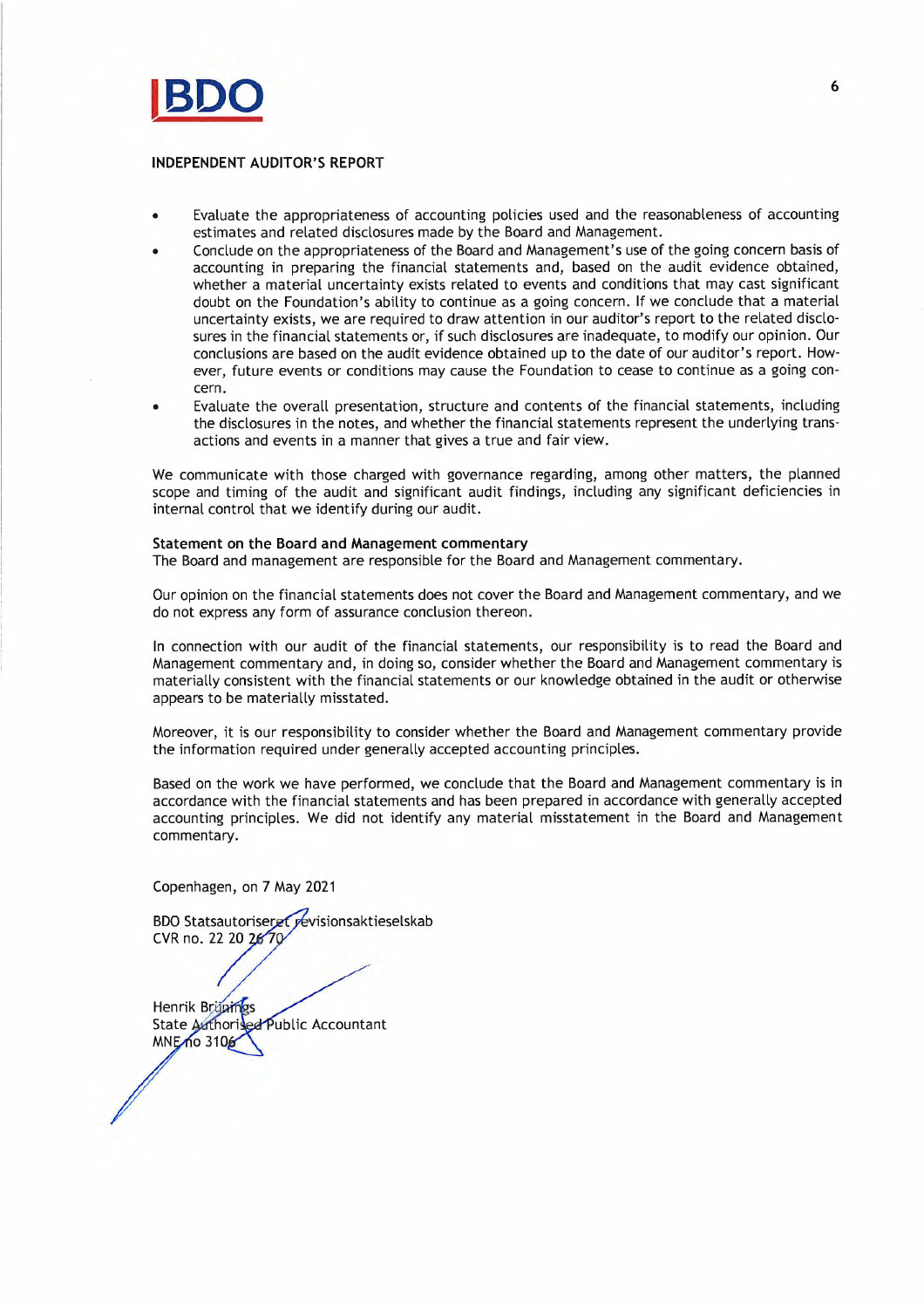

### **BOARD AND MANAGEMENT COMMENTARY**

In the Board and Management's opinion, all information material to the assessment of the Foundation's financial position, the results for the year and the financial development is disclosed in the financial statements and in this report.

After the balance sheet date, no significant events have occurred which are considered to have <sup>a</sup> material effect on the assessment of the financial statements.

### **Main activity**

The Foundation aims at supporting human rights organizations and defenders in the Euro-Mediterranean region.

The Foundation is established as <sup>a</sup> legal independent entity in Denmark and the Board, the highest authority of the Foundation, consists of an equal number of EU and non-EU-resident members who fulfil their functions on <sup>a</sup> voluntary basis.

For further description of the activities, we refer to the "Annual Activity Report" which is published on the website (http:/ /emhrf.org/) or can be obtained at the office in Copenhagen.

### **The financial development and activities during 2020**

The activities of the Foundation proceeded well and increased by 17% in 2020, compared to 2019. Activities and services in support of human rights defenders (HRDs) accounted for 76% of the Foundation's overall budget whereas administrative and staff expenditure was capped at 24%. The result for the year amounts to EUR 22,249, that will reinforce the distributable capital of the Foundation.

### **The expected development**

For the financial year 2021, the Board and Management expect activities, notably the emergency support to HRDs, to furtherly increase as per decision taken at the Board meetings held in October, November and December 2020. As in 2020, the result of the year is expected to show <sup>a</sup> slight profit to strengthen the equity of the Foundation.

During the year 2020, the Foundation has signed new partnerships with:

- Swedish International Development Cooperation Agency (SIDA) for the years 2020-22; and with
- Open Society Foundations for the years 2020-21.

The Foundations also continued receiving "Core support" from the Sigrid Rausing Trust.

It also received "Project support" from the **Swiss** Agency for Development and Cooperation (SOC), the Danish Ministry of Foreign Affairs (DAPP), the European Commission (EIDHR-DGNEAR), the French Ministry for Europe and Foreign Affairs, the Rockefeller Brothers Fund and the National Endowment for Democracy.

Most of these partnerships will continue in 2021.

As in 2020, <sup>2021</sup> activities will continue to be impacted by the COVID-19 pandemic, which has not spared the geographical areas where the Foundation operates. Nonetheless, the Board has decided to maintain its core activity and subgranting available to civil society actors, notably the most affected and vulnerable human rights defenders and NGOs, while adapting its operations and implementing alternatives to physical meetings to maintain the highest level of reactivity, coordination and cohesion.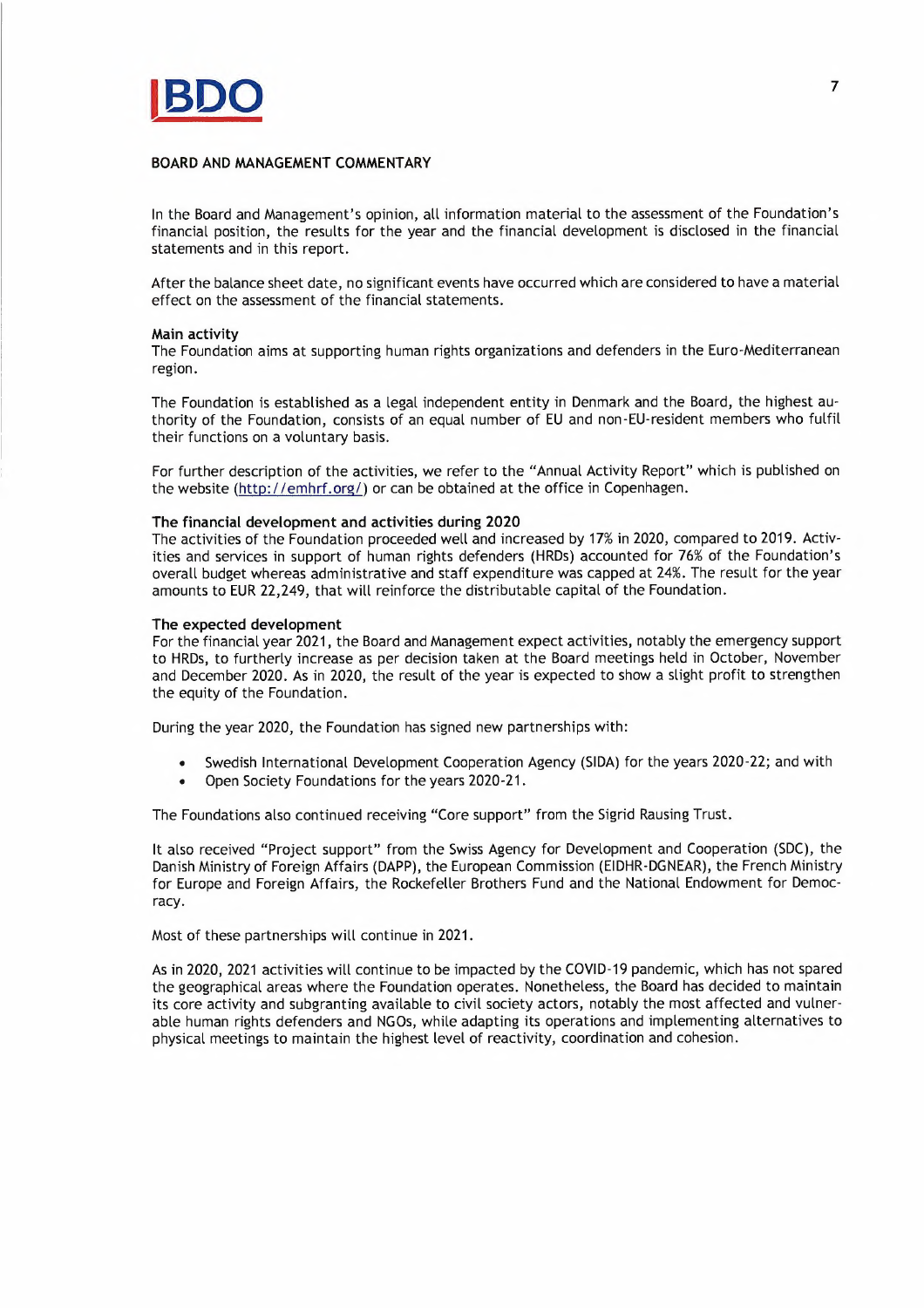

# **INCOME STATEMENT <sup>1</sup> JANUARY - 31 DECEMBER**

|                                                        | <b>Note</b> | 2020<br><b>EUR</b> | 2019<br><b>EUR</b> |
|--------------------------------------------------------|-------------|--------------------|--------------------|
|                                                        | 1<br>6      | 3,165,647<br>0     | 2,667,301<br>5,000 |
|                                                        |             | 3,165,647          | 2,672,301          |
| <b>Salaries</b>                                        |             |                    |                    |
|                                                        |             | 79,171             | 102,913            |
|                                                        |             | 79,973             | 71,104             |
|                                                        |             | 59,528             | 49,545             |
|                                                        |             | 64,476             | 52,924             |
|                                                        |             | 39,386             | 0<br>29,219        |
|                                                        |             | 34,540             | 18,818             |
|                                                        |             | 19,887             |                    |
|                                                        |             | 16,647             | 16,151             |
|                                                        |             | 94,041             | 42,924             |
|                                                        |             | 58,365             | 76,234             |
|                                                        |             | 46,412             | 35,953             |
|                                                        |             | 0                  | 6,525<br>28,534    |
| In-house accountant/External consultant                |             | 41,361             |                    |
|                                                        |             | 633,788            | 530,843            |
| Activities in Support of Human Rights Defenders (HRDs) |             |                    | 254,816            |
|                                                        |             | 332,980            |                    |
|                                                        |             | 1,986,927          | 1,527,601          |
| Cancelled obligations strategic support to HRDs        |             | $-14,085$          | $-29,439$          |
| Financial costs related to grant giving                |             | 15,132             | 10,482             |
| Follow-up on support to HRDs (incl. visits)            |             | 3,056              | 8,978              |
|                                                        |             | 11,364<br>0        | 63,331             |
|                                                        |             | 0                  | 46,171             |
|                                                        |             | 11,885             | 28,128<br>43,336   |
| Discussion seminars and Committee Meetings             |             | 122                | 5,098              |
| Meeting with partners (incl. fundraising)              |             |                    |                    |
|                                                        |             | 2,347,381          | 1,958,503          |
| Other Expenses/Services related to the activities      |             |                    |                    |
| Membership fees and dues to Foundation's networks      |             | 3,825              | 5,435              |
| Temporary consultations/Researchers contributions      |             | 1,000              | 4,392              |
| Translations                                           |             | 31,816             | 34,242             |
| Other expenses/services related to activities          |             | 0                  | 6,945              |
| Information, publication (incl. website)               |             | 2,475              | 537.               |
|                                                        |             | 39,116             | 51,551             |
| Administration                                         |             |                    |                    |
|                                                        |             | 24,948             | 24,567             |
| Maintenance of a secure forum and website              |             | 210                | 5,037              |
|                                                        |             | 17,223             | 19,077             |
|                                                        |             | 39,972             | 36,981             |
|                                                        |             | 17,972             | 18,256             |
| Bank fees related to administration and salaries       |             | 4,333              | 2,130              |
|                                                        |             | 18,456             | 25,355             |
|                                                        |             | 123,113            | 131,403            |
|                                                        |             | 3, 143, 398        | 2,672,301          |
| PROFIT BEFORE FINANCIAL ITEMS                          |             | 22,249             | 0                  |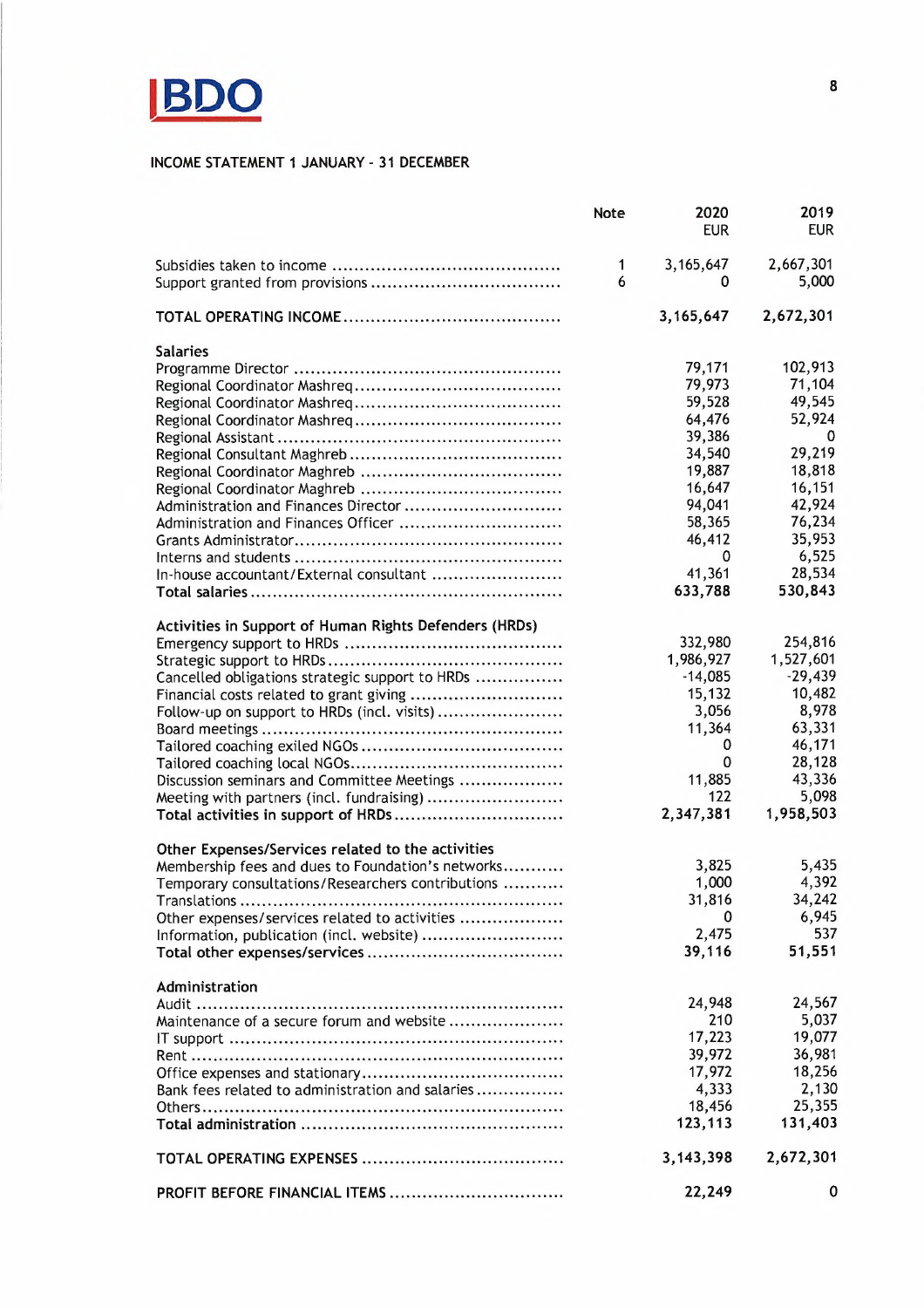

# INCOME STATEMENT <sup>1</sup> JANUARY - 31 DECEMBER

|                                 | <b>Note</b> | 2020<br><b>EUR</b> | 2019<br><b>EUR</b> |
|---------------------------------|-------------|--------------------|--------------------|
|                                 |             | 22,249             | $\Omega$           |
|                                 |             | 0                  | 0<br>$\Omega$      |
|                                 |             | 22,249             | $\Omega$           |
| PROPOSED DISTRIBUTION OF PROFIT |             |                    |                    |
|                                 |             | 22,249             | $\Omega$           |
|                                 |             | 22,249             | 0                  |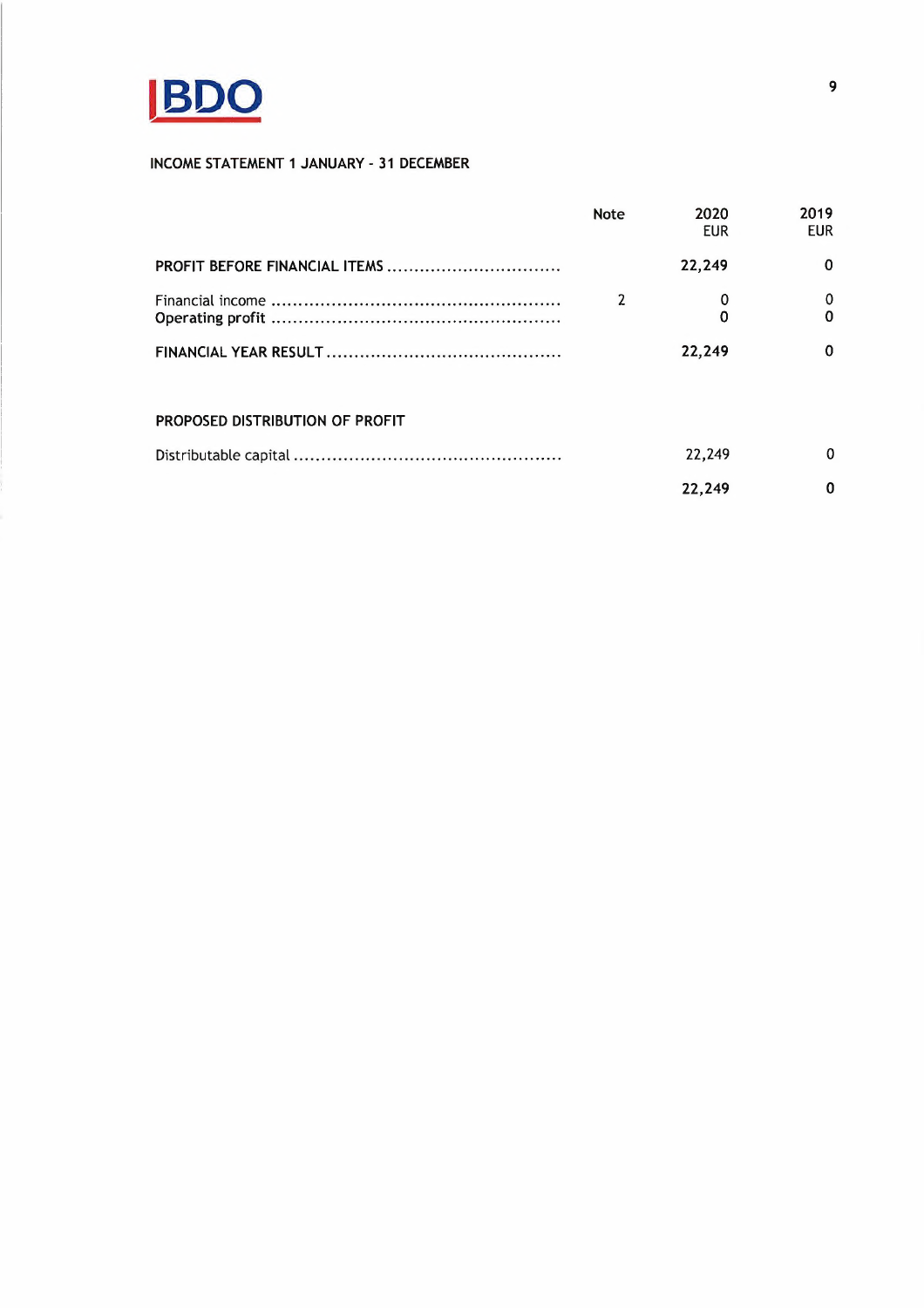

# **BALANCE SHEET 31 DECEMBER**

| <b>ASSETS</b>                 | <b>Note</b>                      | 2020<br><b>EUR</b>                           | 2019<br><b>EUR</b>                            |
|-------------------------------|----------------------------------|----------------------------------------------|-----------------------------------------------|
|                               | 3                                | 41,313<br>41,313                             | 41,232<br>41,232                              |
|                               | $\overline{4}$<br>$\overline{3}$ | 383,253<br>1,882,978<br>2,266,231            | 103,470<br>2,444,534<br>2,548,005             |
|                               |                                  | 2,307,544                                    | 2,589,237                                     |
| <b>EQUITY AND LIABILITIES</b> |                                  |                                              |                                               |
|                               | 5<br>5                           | 41,313<br>36,906                             | 41,313<br>14,657                              |
|                               |                                  | 78,219                                       | 55,970                                        |
|                               | 6                                | 0                                            | 0                                             |
|                               |                                  | $\mathbf 0$                                  | $\mathbf 0$                                   |
|                               |                                  | 23,036<br>23,036                             | 8,266<br>8,266                                |
|                               | 7<br>8                           | 1,340,607<br>762,065<br>103,617<br>2,206,289 | 1,018,390<br>1,433,795<br>72,816<br>2,525,001 |
|                               |                                  | 2,229,325                                    | 2,533,267                                     |
|                               |                                  | 2,307,544                                    | 2,589,237                                     |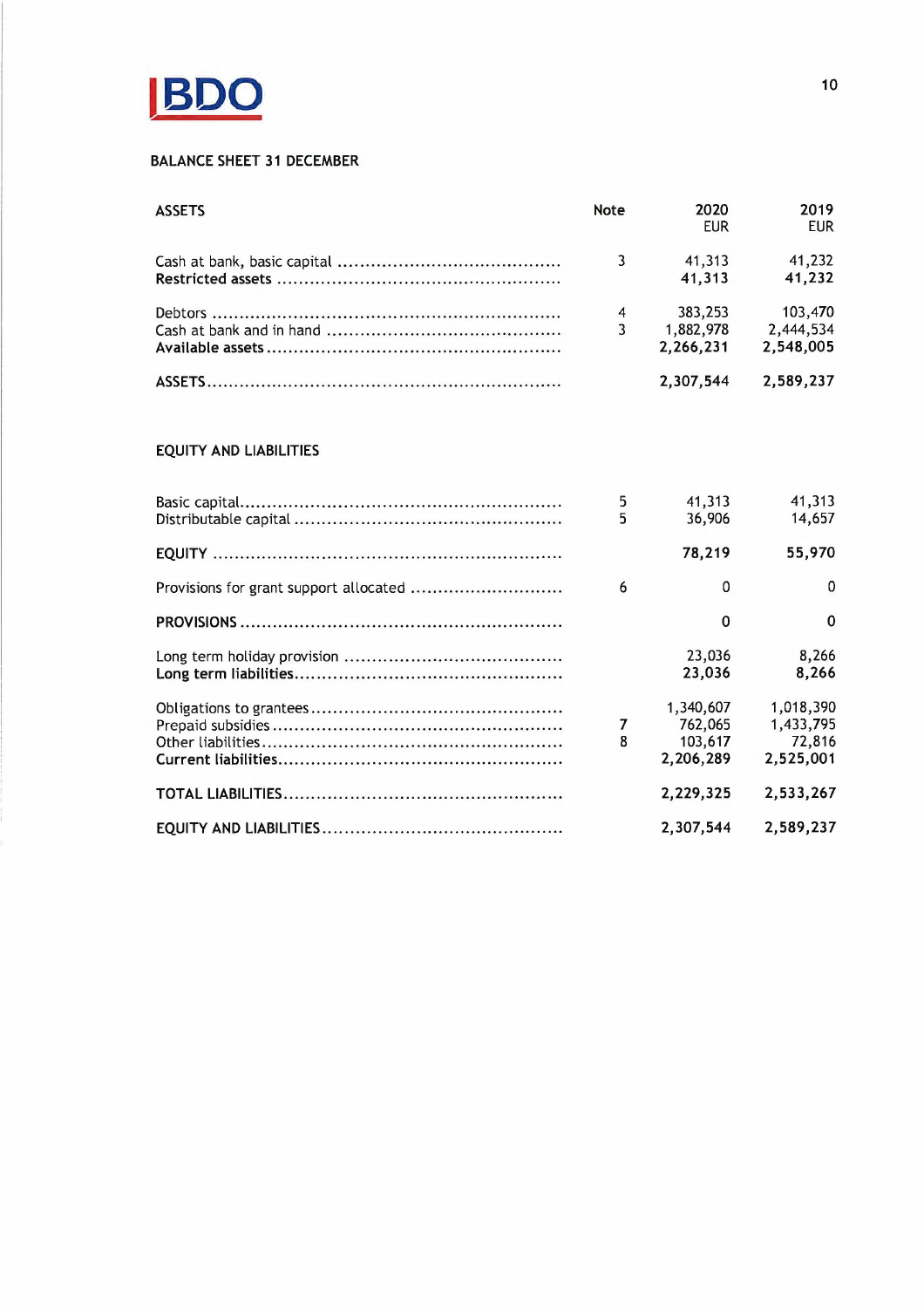

NOTES

|                                                       | 2020<br><b>EUR</b> | 2019<br><b>EUR</b> | <b>Note</b>  |
|-------------------------------------------------------|--------------------|--------------------|--------------|
| Subsidies taken to income                             |                    |                    | 1            |
| Swedish International Development Coop. Agency (SIDA) | 683,472            | 765,293            |              |
| Swiss Agency for Development and Cooperation (SDC)    | 597,076            | 678,377            |              |
| Danish Ministry of Foreign Affairs (DAPP-HRDC)        | 305,328            | 316,984            |              |
|                                                       | 319,774            | 54,882             |              |
|                                                       | 332,881            | 171,476            |              |
|                                                       | 0                  | 138,475            |              |
| European Commission, EU HRDs Mechanism (2018-19)      |                    |                    |              |
| European Commission, EU HRDs Mechanism (2019-22)      | 383,407            | 84,229             |              |
| Open Society Foundations (OSF 2017-19)                | 0                  | 167,022            |              |
| Open Society Foundations (PTS 2019)                   | $\mathbf 0$        | 200,316            |              |
| Open Society Foundations (Core Support 2020-21)       | 258,316            | 0                  |              |
| Open Society Foundations (HRI 2020-21)                | 51,483             | 0                  |              |
| Open Society Foundations (OSF ASCOM)                  | 1,252              | 0                  |              |
|                                                       | 67,735             | 0                  |              |
| National Endowment for Democracy (NED)                | 46,624             | 52,499             |              |
| French Ministry for Europe and Foreign Affairs, Syria | 118,298            | 77,708             |              |
|                                                       | 0                  | $-39,960$          |              |
|                                                       | 3,165,647          | 2,667,301          |              |
|                                                       |                    |                    |              |
| <b>Financial income</b>                               | 0                  | 0                  | $\mathbf{2}$ |
|                                                       |                    |                    |              |
|                                                       | 0                  | $\mathbf 0$        |              |
| Cash at bank and in hand                              |                    |                    | 3            |
| Restricted                                            |                    |                    |              |
| Jyske Bank A/S 8751 118812-6 (DKK)                    | 41,313             | 41,232             |              |
|                                                       | 41,313             | 41,232             |              |
| Available                                             |                    |                    |              |
| Jyske Bank A/S 7851 118883-7 (DKK)                    | 316,531            | 363,377            |              |
|                                                       | 1,324,257          | 1,483,303          |              |
| Jyske Bank A/S 7851 120070-7 (EUR)                    |                    |                    |              |
|                                                       | 0                  | 32                 |              |
|                                                       | $\mathbf 0$        | 257,645            |              |
|                                                       | 0                  | 245,386            |              |
|                                                       | 0                  | 49,05              |              |
|                                                       | 0                  | 41                 |              |
|                                                       | 178,238            | 46,264             |              |
|                                                       | 30,408             | 10,146             |              |
|                                                       | 32,000             | 34,653             |              |
|                                                       | 1,535              | 3,640              |              |
|                                                       | 1,882,978          | 2,444,534          |              |

<sup>1</sup> Account closed in 2020 <sup>2</sup> Account closed in 2020 <sup>3</sup> Account closed in 2020 <sup>4</sup> Account closed in 2020 <sup>5</sup> Account closed in 2020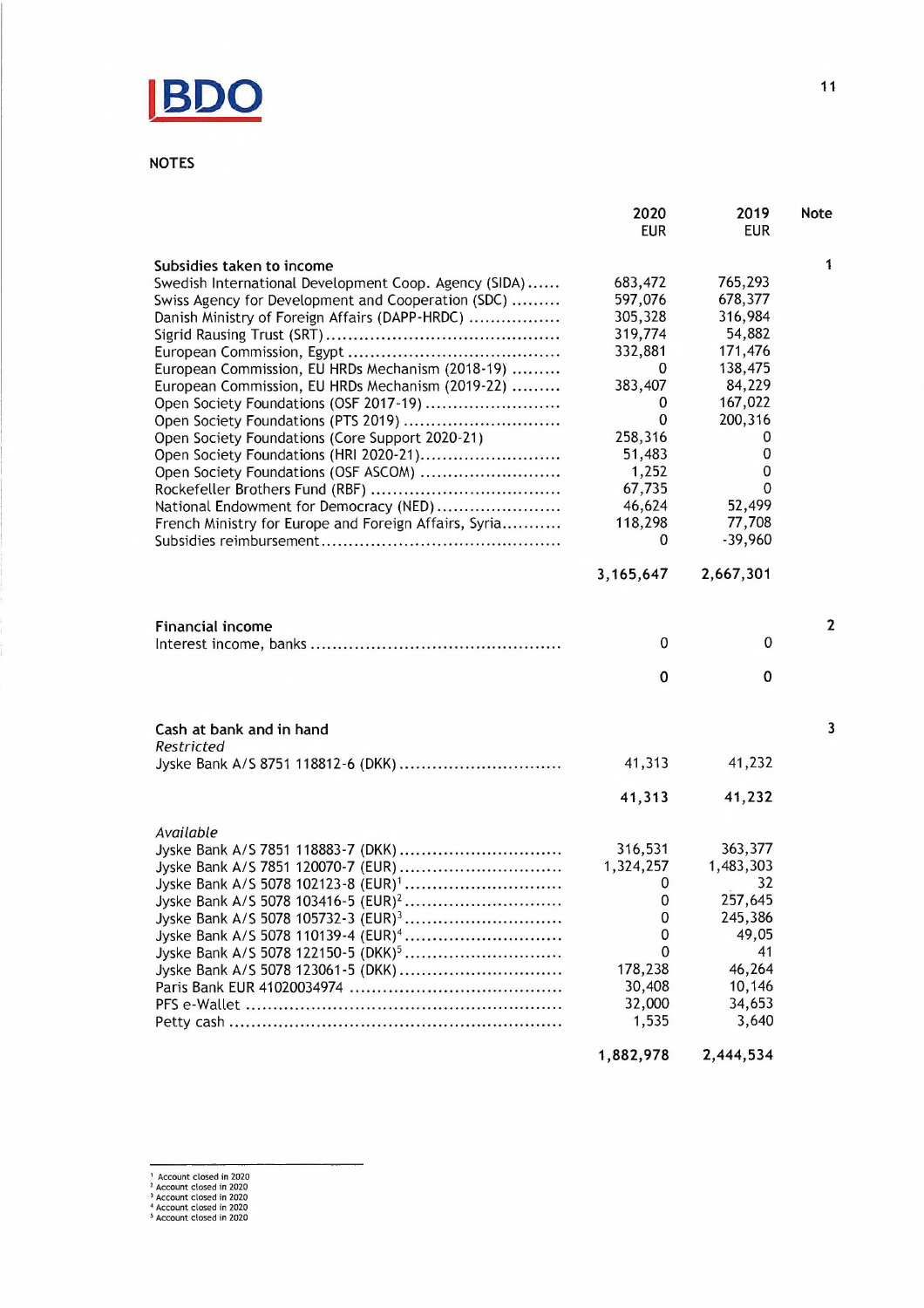

# **NOTES**

|                                                  | 2020<br>EUR | 2019<br><b>EUR</b> | Note |
|--------------------------------------------------|-------------|--------------------|------|
| <b>Debtors</b>                                   |             |                    |      |
|                                                  | 28,635      |                    |      |
|                                                  | O           | 13,621             |      |
| European Commission, EU HRDs Mechanism (2018-19) | 35,550      |                    |      |
| European Commission, EU HRDs Mechanism (2019-21) | 205,693     |                    |      |
|                                                  | 69.014      | 69,334             |      |
|                                                  |             | 6,232              |      |
|                                                  | 44,361      | 14.283             |      |
|                                                  | 383,253     | 103.470            |      |

| Equity                     |                                    |                                        |                             |
|----------------------------|------------------------------------|----------------------------------------|-----------------------------|
|                            | <b>Basic capital</b><br><b>EUR</b> | Distributable<br>capital<br><b>EUR</b> | Total capital<br><b>EUR</b> |
| Equity at 1 January 2020   | 41,313                             | 14,657<br>22,249                       | 55,970<br>22,249            |
| Equity at 31 December 2020 | 41,313                             | 36.906                                 | 78,219                      |
|                            |                                    | 2020                                   | 2019                        |

|                                        | FUR | FUR      |
|----------------------------------------|-----|----------|
| Provisions for grant support allocated |     |          |
|                                        |     | 5.000    |
|                                        |     | $-5.000$ |
|                                        |     |          |

# **Prepaid subsidies**

| 44,603  |           |
|---------|-----------|
| 0       | 66,385    |
| 0       | 131,369   |
| 0       | 319,774   |
| 12,028  | 270,343   |
| 50,845  |           |
| 654.590 | 459,444   |
| 0       | 68,182    |
| 0       | 118,298   |
| 762,065 | 1,433,795 |
|         |           |

5

o o

6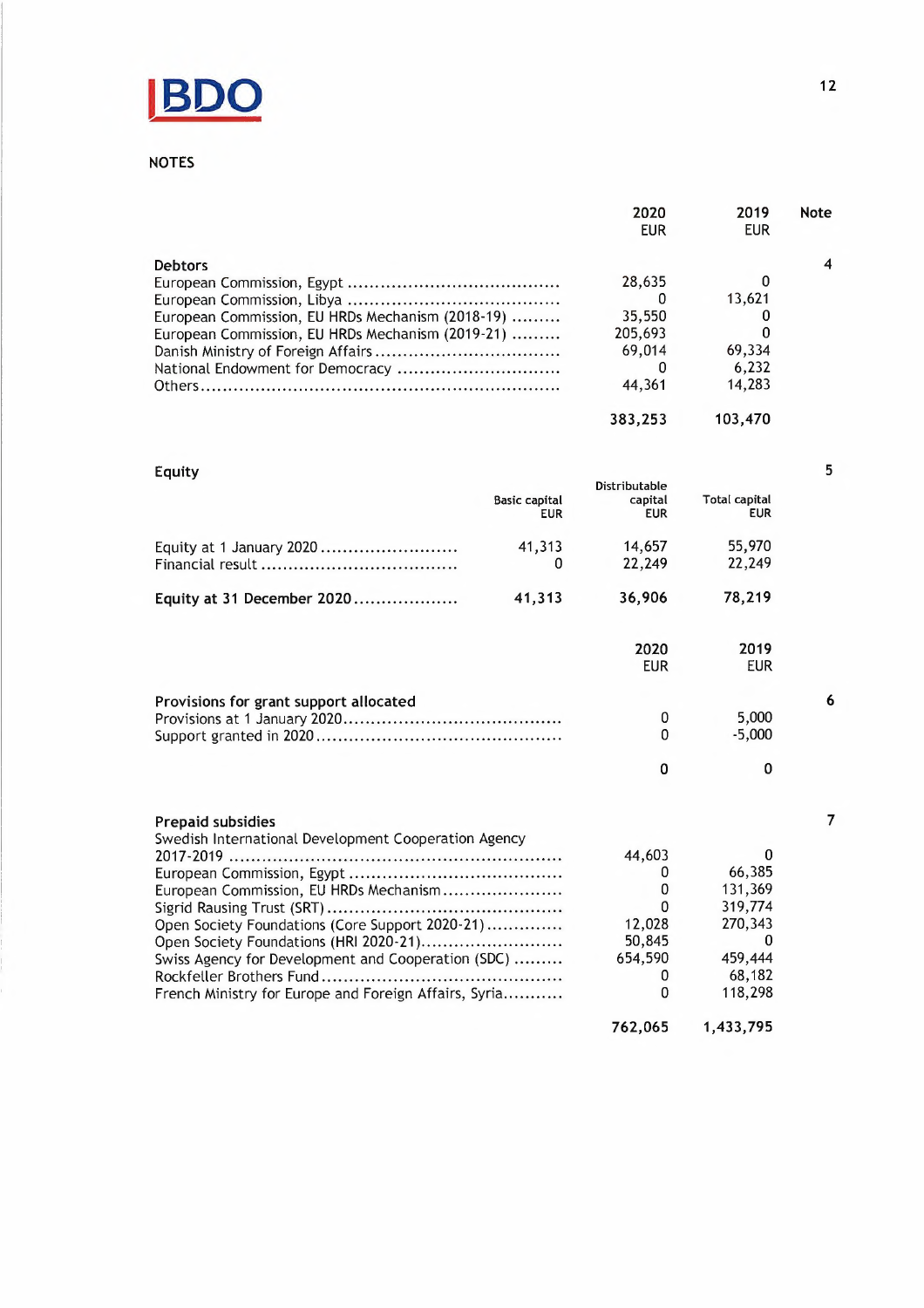

# **NOTES**

|                                                                                             | 2020<br>EUR. | 2019<br><b>EUR</b> | <b>Note</b> |
|---------------------------------------------------------------------------------------------|--------------|--------------------|-------------|
| <b>Other liabilities</b>                                                                    |              |                    | 8           |
|                                                                                             | 38,693       | 8,332              |             |
|                                                                                             | 6,594        | 14,860             |             |
|                                                                                             | 25,021       | 4,745              |             |
|                                                                                             | 0            | 24,816             |             |
|                                                                                             | 0            | 11,812             |             |
|                                                                                             | n            | 8,250              |             |
|                                                                                             | 33,309       | n                  |             |
|                                                                                             | 103,617      | 72,816             |             |
|                                                                                             | <b>SEK</b>   | <b>EUR</b>         |             |
| Swedish International Development Cooperation Agency<br>(Contribution n. 11111 - 2020-2022) |              |                    |             |
|                                                                                             | 0            | n                  |             |
|                                                                                             | 7,566,666    | 728,075            |             |
|                                                                                             | $-7,103,120$ | $-683,472$         |             |
|                                                                                             | 463,546      | 44,603             |             |

- <sup>6</sup> From 2020 included among suppliers<br><sup>7</sup> From 2020 included among suppliers<br><sup>8</sup> From 2020 included among suppliers
- 
-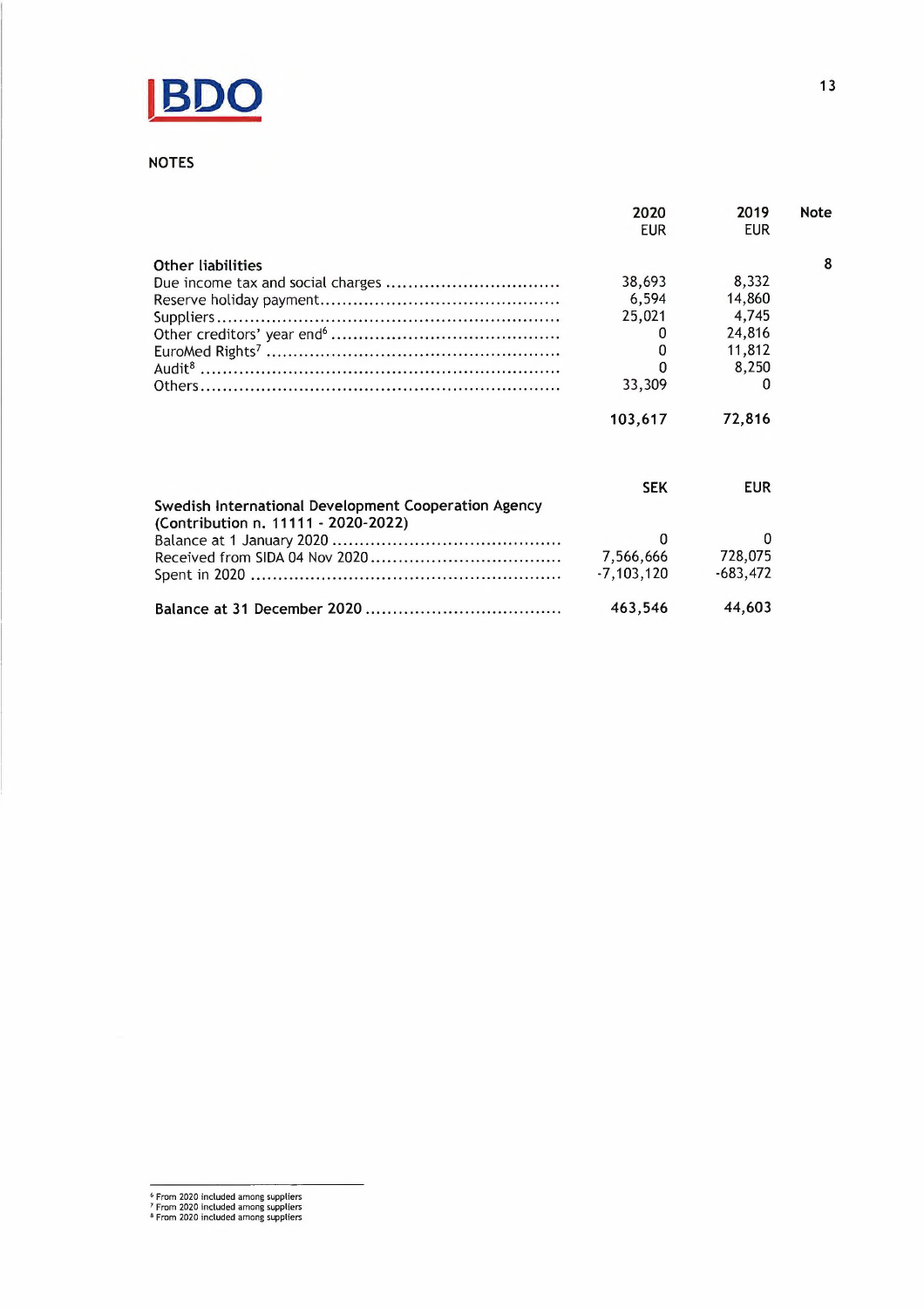

### **ACCOUNTING POLICIES**

This annual report has been prepared in accordance with the Danish Act on Foundations and Certain Associations including the provisions on generally accepted accounting principles.

The annual report is presented in EUR. The Foundation has used the following rate when converting Danish kroner (DKK) into euros (EUR):

Rate used DKK - EUR= 7.45

Expenditures in other currencies are converted at the lnforEuro monthly exchange rate.

### **Recognition and measurement**

Assets are recognized in the balance sheet when it is probable as <sup>a</sup> result of <sup>a</sup> prior event that future economic benefits will flow to the Foundation and the value of the asset can be measured reliably.

Liabilities are recognized in the balance sheet when the Foundation has <sup>a</sup> legal or constructive obligation as <sup>a</sup> result of <sup>a</sup> prior event and it is probable that future economic benefits will flow out of the Foundation and the value of the liability can be measured reliably.

Income is recognized in the income statement when earned, whereas costs are recognized by the amounts attributable to this interim period.

### **INCOME STATEMENT**

### **Operating income**

Subsidies from Donors are accrued in proportion to the costs incurred during the year. Income is recognized as subsidies are accrued and used for proper purpose

### **Staff costs**

Staff costs comprise salaries and wages as well as social security contributions, pension contributions, and other possible benefits for the Foundation's employees.

#### **Activities in Support of HRDs**

Expenditure of Activities in Support of HRDs comprises:

- Emergency grants and Strategic grants to human rights defenders and organizations, including related costs;
- Follow-up, Tailored coaching, Meetings and Seminars for the benefit of human rights defenders and organizations.

Grants' costs are recognized when the Board approves the grant either through electronic consultations or at Board's meetings. In case of partial or total cancellation of grants approved in previous years, the amount cancelled is reported in deduction of the grants of the year, under the heading: *Cancelled obligations strategic support to HRDs.*

### **Other expenses related to the activities**

Other expenses related to the activities include expenses for membership fees, translations, etc.

#### **Administration expenses**

Administration expenses include expenses relating to the Foundation's ordinary activities, including expenses for rental of premises, stationary and office supplies, IT support, audit fees, etc.